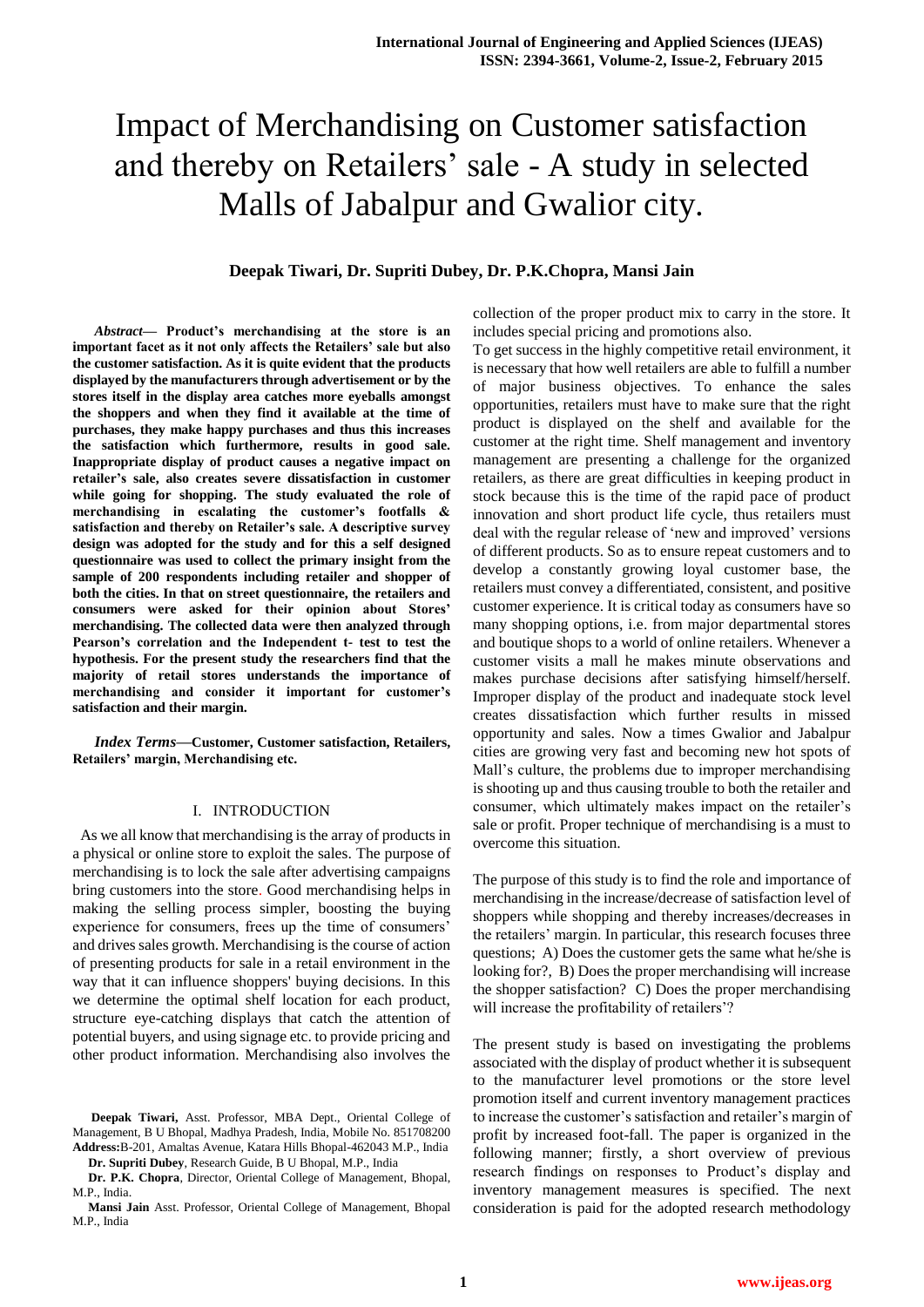# **Impact of Merchandising on Customer satisfaction and thereby on Retailers' sale - A study in selected Malls of Jabalpur and Gwalior city.**

and data collection. The analyses of response and preference and the results are described in the next section. The paper ended with conclusions.

# II. LITERATURE REVIEW

In general, merchandising techniques include displaying related merchandise together, simple and spotless displays, ample walkway space, well-stocked shelf and important featuring of promotional items. This research is based on the need of developing a methodology by which we can help retailers in the product"s display and stock management so that they can increase customers' satisfaction and which thereby increase the sales. Retailers are time and again using computer based retail planograms to simplify their work of inventory control. We position this research in two ways. Firstly, we discuss the literature on why display management and management of stocks are critical for a store"s performance. Next, we will try to talk about our study in the light of past research on measuring store performance and other related studies. In that we provide a brief review of the literature on methods used for assessing sales performance in retail outlets. This is important for our framework also enables retailers to create an estimate of performance measurement.

Literature on integrated marketing communications is enormous, but research pertaining to retailing is precise. Ailawadi et al. (2009) sensibly organize this body of research into producers" promotion decisions, as it relates to retailers, and their promotion, the manufacturer primarily is concerned in using promotions to enhance the performance of its brands, whereas the retailer is more interested in boosting their own sales (Van Heerde and Neslin 2008). There is noteworthy research on trade promotions centers on the level of the monetary savings passed on to the consumers. Some argument supports the impact of pass-through trade promotions; in particular, does a trade promotion by one manufacturer in a specific period influence the promotion of another manufacturer's brand in that particular period (e.g., Moorthy 2005)? A surplus of research investigates the impact of diverse types of promotions on sales and profits, includes the composition of advertising material (Gijsbrechts, Campo, and Goossens 2003). Point of purchase interface and retail unit adornment influence customers either positively or negatively and in turn influence sales (Bajaj et al, 2005 ). The in-store advertising mediums like retail TV and digital signage are some of the important tools used. Dave and Sondhi (2007), in the article on retail digital signage argued that in-store advertising using digital signage can increases sales by targeting the emotions of customers. Point of purchase advertising also improve the sales by displaying brands and providing details to the targeted customers at the time when they are in the mood for shopping, therefore improving the rate of desire purchasing in a retail outlet ( Stern, 1962 ), Retail promotions are another important tool that retailers make use of to attract and reward new clients. Kotler (2003) also defined sales promotions as the incentives, given to the customer, to make a purchase. Promotions also affect a customer to buy sooner or to buy more than they would have otherwise not (Blattberg et al, 1981; Neslin et al, 1985). In their study, Ailawadi et al (2007), found that above 50 per cent of improved sales in a retail store during a promotion are due to of brand switching within the store. Campbell et al (2009) studied the role of promotion on the retention rate of customers and found that promotions have a positive impact on the retention of loyal customers, these research findings are very well supported by examples of retailers today. According to Kerfoot et al (2003), an efficient product placement strategy can maximizes selling opportunities by creating a need, thus converting a browser into a buyer. Larson and DeMarais (1990) in the article on category management suggested that higher sales could be achieved by keeping their shelves fully stocked. Dreze et al (1994) from a series of experiments found that the location or product placement within a display has a significant effect on sales. Bezawada et al (2009), in their study of the impact of display management strategies on demand, propounded that aisle and display placements have noteworthy effects on cross category sales as compared to those influenced by marketing mix variables. Kerfoot et al (2003), in their study also argued that the effective display of a product can increases the sale of complementary or supplementary items to the one already chosen, thus escalating conversions, as well as increasing the average amount spent in a shop.

Research and observation shows that planograms, mainly computer-based, are one of the most noteworthy aspects used to improve the financial performance of a retail outlet and can also be used for inventory control and vendor relation improvement (Levy and Weitz, 1992; Yang and Chen, 1999). Generating planograms is a tricky and time-consuming process because the simplest form of planogram problem is already a multi-knapsack problem, a well-known NP-Hard problem (Martello and Toth, 1990a) which is a bit difficult to solve. The difficulty further increases when we consider other products, i.e. fresh food, clothing and frozen food. This is basically due to their special display requirements and the fact that they do not use normal shelf fitments. At present, producing planograms is largely a manual process (there is software assistance available (e.g. Galaxxi, Spaceman) but most are drag-and drop procedures or semi-automated processes which involve significant human interaction) and the shelf space allocation is mainly based on some simple rules.

## **Objectives of the study**

- 1. To discover the shopping satisfaction of shoppers of Gwalior and Jabalpur
- 2. To get out the customers and Retailers opinion about merchandising techniques.
- 3. To evaluate the extent to which the used merchandising techniques affects the customer satisfaction
- 4. To find out whether the change will increase the number of shoppers or not.
- 5. To find the relationship between adopted method of merchandising and Retailer's margin.

## **Limitations of the Study**

- 1. This study is conducted only in Gwalior and Jabalpur city.
- 2. Receiving information from the respondents was quite tricky.
- 3. The opinion of the respondent may be biased.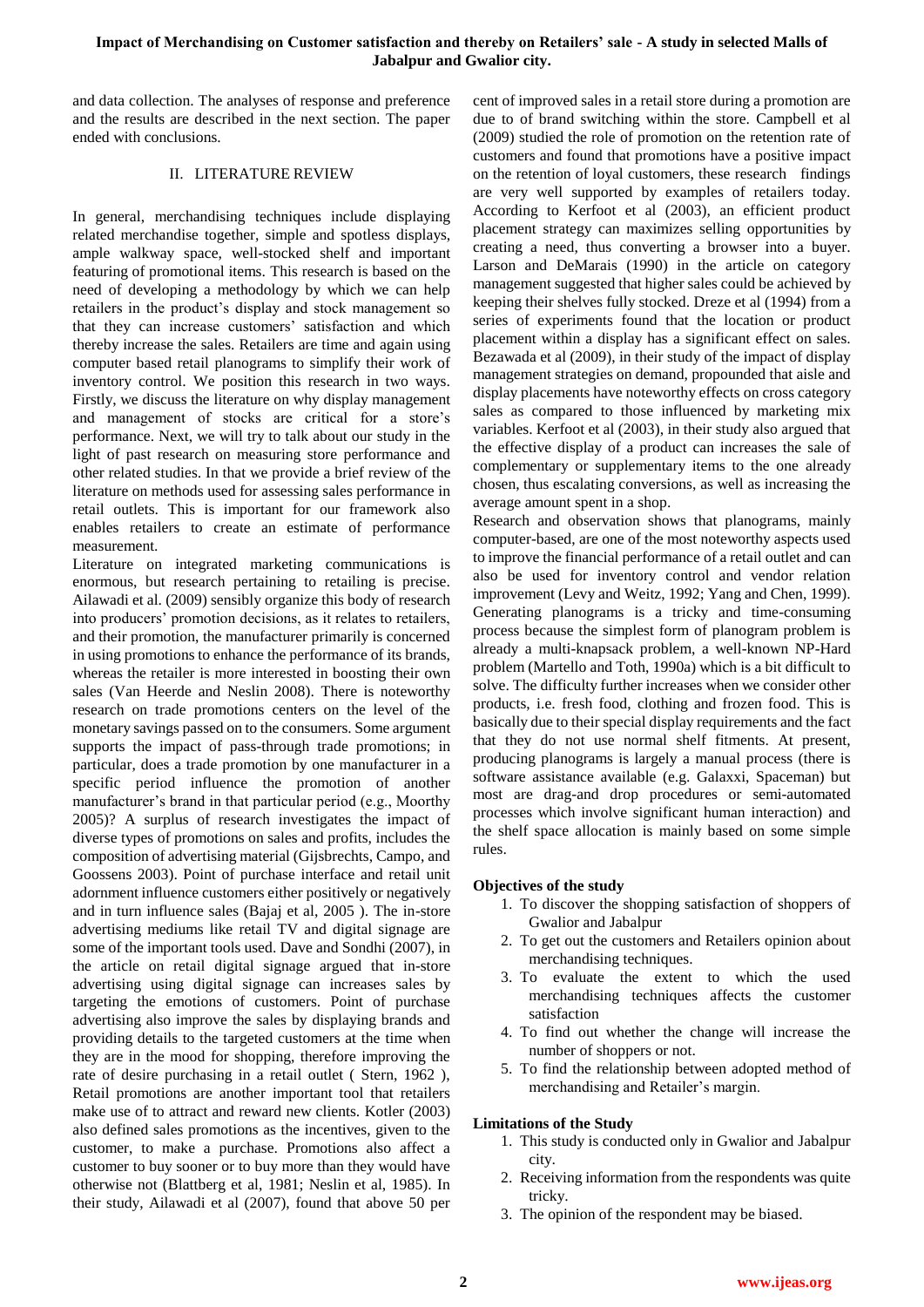# **International Journal of Engineering and Applied Sciences (IJEAS) ISSN: 2394-3661, Volume-2, Issue-2, February 2015**

# **Hypotheses:**

- A. There is no significant relationship between adopted merchandising techniques and customer satisfaction in selected Malls.
- B. There is no significant relationship between adopted merchandising techniques and retailers" sale in selected Malls.
- C. There is no significant relationship between customer satisfaction and retailers' sale in selected Malls



# III. RESEARCH METHODOLOGY

The design of the proposed research is descriptive, which is used for describing people who take part in the study, primarily for gaining insights and ideas about the research problem and the variables and issues associated with those problems. For the survey purpose the questionnaire was developed to collect primary data and secondary data is collected using journal, books and internet.

*3.1* A *Sample size* of 400 respondents, as this is a non probability sampling i.e Quota sampling, includes Retailer & Customer (w.r.t. age, sex, employment) from two cities has been taken. The detail of each city with sample size is given in table 3.1.The questionnaires were distributed to the retailers as well as customers.

| <b>Cities</b> | Area      | <b>Sample</b> |
|---------------|-----------|---------------|
| Gwalior       | Retailers | 50            |
|               | Customers | 150           |
| Jabalpur      | Retailers | 50            |
|               | Customers | 150           |

| Table 3.1 (Market area & Sample size) |  |  |
|---------------------------------------|--|--|
|                                       |  |  |

*3.2 Tools* This is a survey work to find out the relationship between merchandising techniques adopted by retailers and satisfaction of customers, also the author tried, to find out the relationship between merchandising techniques and retailers sell. The developed Questionnaire is based on 5point Likert scale with some open ended questions. It is separated into three sections. A first section describes the shoppers'/retailers' profile. The Second section is constructed on the variables used to analyze the decision of shopper and retailer. In 5 point Likert scale the 1 is used as "strongly disagree" and 5 as "strongly agree". The Third section based on open ended questions, to get the more flexible view. To avoid any ambiguity due consideration was undertaken.

*3.2.1 Primary Data* is collected from respondents through observation and survey. To conduct surveys, questionnaire has been used as it is a quick source of information. With the help of interviews, more profoundly information is collected from retailers and shoppers. Observation method is used to calculate the customer footfalls in retail outlet.

*3.2.2* The *Secondary Data* has been collected using different books, journals, reports, articles and periodicals including World Wide Web.

*3.2.3 Tests* According to the recognized factor, the primary focus was on customer satisfaction and thereby on retailer's sale due to applied merchandising techniques by the retailers of different market. The data which was collected by questionnaires is then processed through SPSS. In the first stage the frequencies were calculated for the general information. For the analysis, Pearson Correlation coefficient was used to indicate a one-on-one association between the independent variable (adopted Merchandising technique) and the dependent variable (Satisfaction and Sale), while taking all other factors constant. Independent t- test was used to test the significance between merchandising technique and customer satisfaction, Satisfaction resulting from Merchandising technique and Retailers' sale.

# IV. DATA ANALYSIS

Despite several challenges associated with data collection processes, 234 questionnaires were received against a target 300 customers and 80 responses from the 100 retailers. This represents 78% and 80% response rate respectively, which is sufficient for effective representation and a base to derive inferences from the study.



#### **General character of customers**

The result indicated that the mass of the respondents i.e. 117 (50%) had knowledge about the Malls existence for more than three years while a significant part, i.e. 71 (30.34%) had known the Malls for between 1-2 years. Twenty two percent (19.66%) i.e. 46 had known the entity for less than one year. The greater part of the customers indicated that they had shopped for more than three years while 30% and 20% had shopped for between 1-2 years and less than 1 year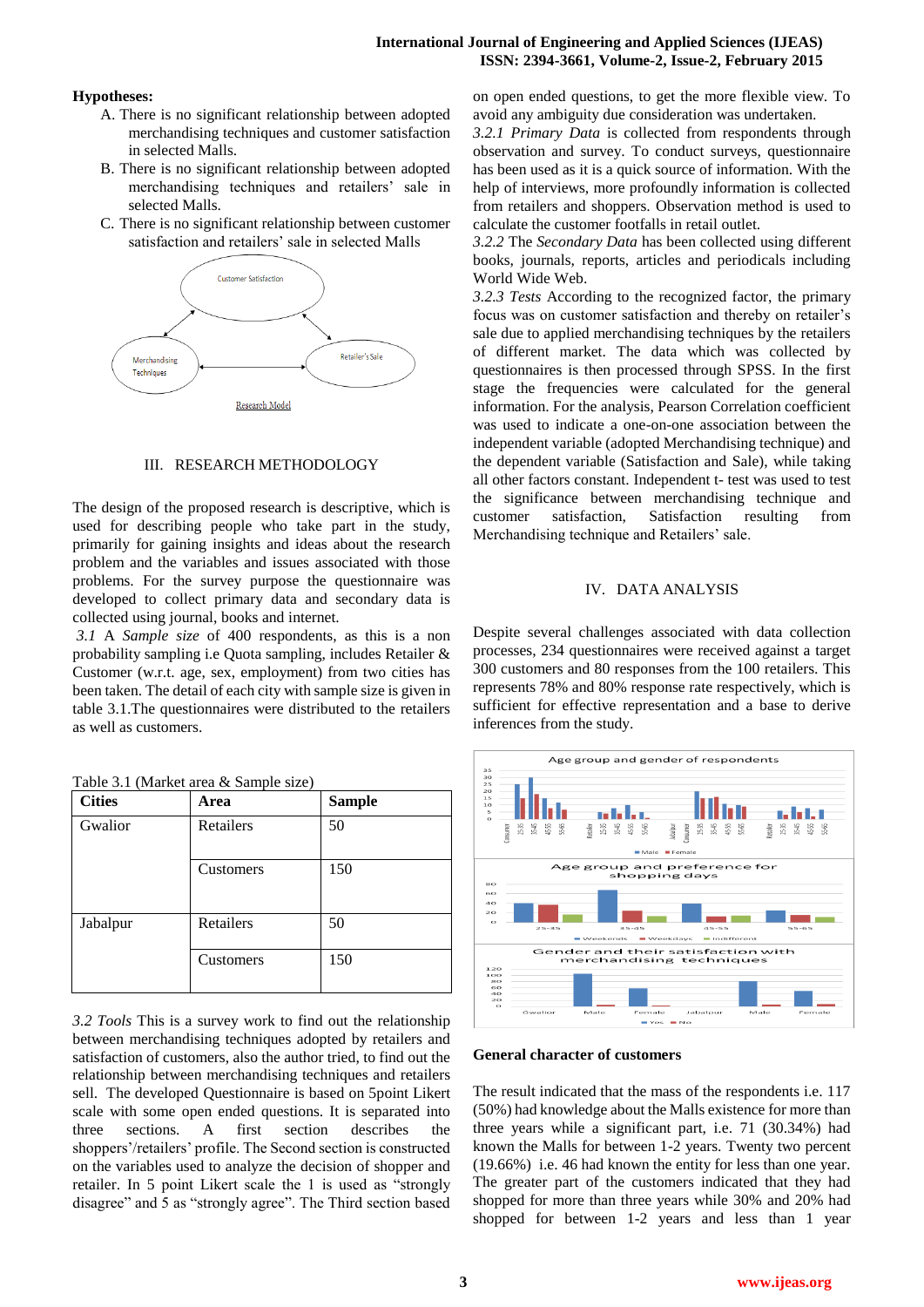# **Impact of Merchandising on Customer satisfaction and thereby on Retailers' sale - A study in selected Malls of Jabalpur and Gwalior city.**

respectively. This is clearly supported by time-span they had known the Mall. The key factor/s to shop at specific Mall was also tried to find. For the study, the researchers recognized that service quality (90%), variety of products offered (91%) and quality of products offered (91%), and fair pricing (53%) were the key factors measured by most of the respondents. However, other factors such as family persuade (36%), nearness to the bus terminals (28%), availability of parking space (39.8%) and prestige due to shopping from that particular Mall (36.7%) were motivators for choosing that particular Mall. Respondents' ranking of the quality of services offered by the Mall of their choice was also analyzed. From the response, 40% rated the quality of services to be excellent. 30%, 24.2%, 5.4% and 0.3% rated the service quality receives as well, average poor and very poor respectively. This clearly shows that the majority of the respondents were satisfied with the services received.

## **General Characteristic of Management staff**

From the findings, it is evident that most of the respondents (70%) had attained graduate level education while 10% and 20% had attained senior secondary and post-graduation level education respectively. If we consider the experience of managing staff, over 40% had worked for more than 6 years while 42% and 18% had worked for the supermarket for between 2-5 years and less than 1 year respectively**.** The response sufficiently represents all sections giving it a wider view of a shopping experience and perspective to the study.

#### **Use of merchandising techniques**

The contribution in the use of merchandising techniques by management staff involved in the study was analyzed. From this analysis, it was clear that the majority (70%) of them used merchandising techniques within the section they supervised and found it useful for customer satisfaction. However, those who did not have a direct exercise of it were 30%. This is a clear indication of merchandising techniques not covering all areas of the Malls.

#### **Type of merchandising techniques used by Management Staff**

As far as Window displays, Shelf displays, Stock displays, Use of signage and Use of promotional items are concerned, the majority (69%) indicated that they had used at least two or more techniques all the time while 28% used two very often, 3% used one technique.

## **Effects of used merchandising techniques on Customer Satisfaction**

The management staff of the supermarkets was also requested to indicate if they're feeling there was a relationship between the merchandising techniques they used and the customer satisfaction. From their responses, 95% of the respondent indicated that there is a positive link between the used merchandising techniques and customer satisfaction. Only 5% did not perceive the beneficial relationship to exist.

# **Effects of Merchandising techniques on Retailer's sale**

The responses from management staff indicated that (95%) agreed that use of merchandising techniques resulted in faster purchasing by the customers while 5% were undecided and strongly disagreed of the influence. On window display, 50% agreed while 45.0% strongly agreed rest were undecided or disagreed. . On shelf display, 45% agreed while 50% strongly agreed rest were undecided or disagreed. Almost same result was drawn to stock display, signage and promotional item use.

#### **Effects of Customer satisfaction on Retailer's sale**

The management staff of the supermarkets was also requested to indicate if they're feeling there was a relationship between the customer satisfaction and the Retailer"s sale. From their responses, 98% of the respondent indicated that there is a positive link between customer satisfaction and Retailer sale. Only 2% did not perceive the beneficial relationship to exist.

| Correiation Matrix |                             |                            |                      |  |  |  |
|--------------------|-----------------------------|----------------------------|----------------------|--|--|--|
|                    | Merchandising<br>Techniques | Customer's<br>Satisfaction | Retailer's<br>Margin |  |  |  |
|                    |                             |                            |                      |  |  |  |
| Merchandising      |                             | 0.6                        | 0.795                |  |  |  |
| Techniques         |                             |                            |                      |  |  |  |
| Customer's         | 0.6                         |                            | 0.643                |  |  |  |
| Satisfaction       |                             |                            |                      |  |  |  |
| Retailer's         | 0.795                       | 0.643                      |                      |  |  |  |
| Margin             |                             |                            |                      |  |  |  |

\*All coefficients show significance at 0.05

The Pearson correlation coefficient for the relationship between Merchandising Techniques, Customer's Satisfaction, Retailer's margin founds to be  $r = 0.6, 0.795$ , 0.643 ( $N = 314$ ) and p value less than 0.0001 indicating a significant positive correlation.

| <b>Hypotheses Results</b>   |         |          |             |  |  |  |  |
|-----------------------------|---------|----------|-------------|--|--|--|--|
| <b>Hypotheses</b>           | t Value | p Value  | Result      |  |  |  |  |
| А                           | 3.786   | < 0.0001 | Null        |  |  |  |  |
|                             |         |          | Hypothesis  |  |  |  |  |
|                             |         |          | is rejected |  |  |  |  |
| B                           | 4.908   | < 0.0001 | Null        |  |  |  |  |
|                             |         |          | Hypothesis  |  |  |  |  |
|                             |         |          | is rejected |  |  |  |  |
| $\mathcal{C}_{\mathcal{C}}$ | 5.765   | < 0.0001 | Null        |  |  |  |  |
|                             |         |          | Hypothesis  |  |  |  |  |
|                             |         |          | is rejected |  |  |  |  |

The two samples are significantly different and also depicts the result that two tailed p value is less than 0.0001 which in further is less than the alpha value 0.05. This causes the rejection of null hypotheses. This in turns ultimately predicts that there is a significant relationship between adopted merchandising techniques and customer satisfaction, merchandising techniques and retailers" sale, customer satisfaction and retailers' sale in selected Malls.

#### V. CONCLUSION

As it is evident that nowadays king of the market is customer and his/her satisfaction is very important in every type/set-up of business, whether it may be an organized or unorganized retail, whether it is small, medium or large scale business, etc. Due to dramatic changes in the lifestyle, purchasing power, easy loan through banks etc., there is a shift in the satisfaction level of customer's. They assess every small detail when they enter into the outlets and, merchandising technique is an important factor which affects the shopping behavior and retailer"s margin. Retailer"s financial performance or profitability is very much dependent on the customer satisfaction and to attain this they were trying innovative or traditional merchandising techniques. This study was specifically towards to find the relationship amongst